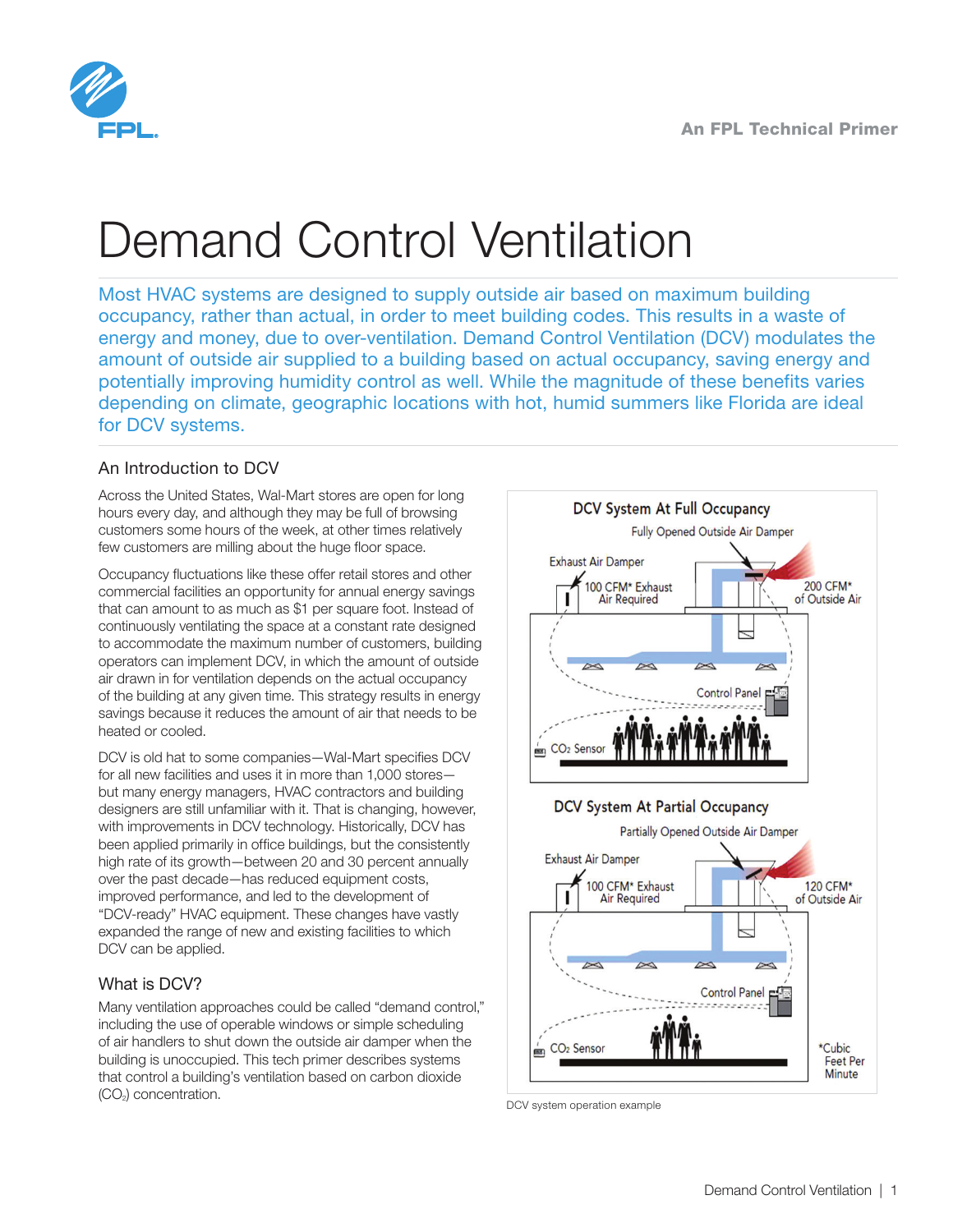This is what is most commonly referred to as DCV. Many building codes in the United States base their ventilation requirements on a standard written by the American Society of Heating, Refrigeration and Air-Conditioning Engineers (ASHRAE), which requires that a commercial building bring in a specified minimum amount of fresh air to ensure adequate indoor air quality (IAQ). To adhere to this standard, the choice made in most buildings is to ventilate at the fixed minimum rate per person based on the building type and the assumed occupancy—usually the building's design occupancy. But because the number of people actually occupying the space at any given time can vary widely, the ASHRAE standard offers another way to ventilate based on actual occupancy numbers.

Because the average amount of  $CO<sub>2</sub>$  a person at a given activity level will exhale in a fixed time period is well known, the concentration of  $CO<sub>2</sub>$  in the air inside a building is a good indicator of the number of people in a space and the rate at which the air in the space is being diluted with outdoor air. For a constant volume of fresh ventilation air, the more occupants a building has at any given time, the higher the level of  $CO<sub>2</sub>$  in the air. The ASHRAE standard allows building operators to use DCV to bring in only the air necessary for the actual occupancy. In this system, sensors monitor the  $CO<sub>2</sub>$ levels inside and send a signal to the HVAC controls, which regulate the amount of outside ventilation air that is drawn into the building.

Though ASHRAE doesn't set a maximum allowable  $CO<sub>2</sub>$ concentration, the most recent version of the standard recommends that the indoor  $CO<sub>2</sub>$  level be no more than 700 parts per million above the outdoor level.

## Benefits of DCV

DCV provides multiple benefits to building operators and occupants. It can:

Reduce energy consumption. DCV systems save energy by reducing the need to heat or cool outside air. The only system change is the ratio of recirculated air to outside air—fan power is usually unaffected. DCV systems can save from \$0.05 to \$1.00 per square foot, depending on the occupancy schedule and climate. This can make a big difference for retailers in the United States depending on their operating cost.

Provide proper ventilation. If a building is not drawing in enough outside air, a DCV system may actually increase energy use, but it will also bring the building into compliance with ventilation codes and do so more efficiently than a simple increase in the constant ventilation rate. Because DCV provides the proper amount of ventilation for building occupants, it prevents under ventilation, which can make buildings seem stuffy.

Show that buildings are in compliance with building codes. It is relatively easy to prove that buildings are properly ventilated when you can simply check to see that  $CO<sub>2</sub>$  sensors read at or below the maximum allowable  $CO<sub>2</sub>$  concentration. If the DCV system is working properly, this will always be the case.

There is also one limitation of DCV that end users need to be aware of: ventilation control based on CO<sub>2</sub> levels is an important tool that can help control occupant-related pollutants and satisfy occupant-based ventilation standards, but relying on CO2 sensors alone to indicate or control the ventilation rate will not always guarantee good IAQ, particularly in buildings that have significant non-human sources of air pollutants. A thorough IAQ strategy should also include a complete audit of potential pollutant sources in the building, such as vapors from copiers, building materials, furniture, cleaning solutions or, in a retail or warehouse setting, the products on the shelves.

## DCV's Cost-Effectiveness

The overall cost for implementing DCV has dropped substantially in recent years, opening up new opportunities for savings and spurring changes in some building codes. The main improvement has come from  $CO<sub>2</sub>$  sensors, some of which are now priced below \$200 (compared to over \$500 a decade ago). Today's sensors can self-calibrate, so they need far less maintenance than their predecessors. Also, several HVAC equipment manufacturers now offer DCV-ready rooftop units and variable air volume (VAV) boxes. This equipment is shipped with terminals for the  $CO<sub>2</sub>$  sensor wires and controls that are preprogrammed to implement a DCV strategy. By limiting installation costs to the cost of mounting the sensor and running wires to the rooftop unit or VAV box (wireless models are available), DCV ready HVAC equipment substantially reduces the cost of implementing DCV. This reduction in cost is spurring code-setting agencies to take another look at the types of buildings for which this technology is required. ASHRAE is currently contemplating changing its standard governing the energy efficiency of nonresidential buildings (which forms the basis of building codes across the United States) to require DCV in buildings that have design occupancies equal to or greater than 100 people per 1,000 square feet (about one person per square meter). And in California, the state's building code, known as Title 24, was revised in 2005 to require DCV in any building with a design occupancy of 25 people per 1,000 square feet (or about one person every four square meters)—down from the previous level of 100 people per 1,000 square feet.

But the opportunities for DCV extend well beyond the applications that are currently or even soon to be required by building codes. For example, a study conducted in July 2007 at Purdue University shows favorable paybacks for DCV in a variety of buildings. This study investigated five types of buildings—a restaurant, a retail store, a school, an office and an auditorium in eight Florida cities. The retail stores and auditoriums showed the most opportunity for DCV, with savings estimated at around 25 percent of annual HVAC energy costs (Table 1). Paybacks can be less than 3 years using \$800 to \$1200 per sensor, which includes sensor cost, programming the existing energy management, DDC conversions, and outside air damper controls. New construction projects can have much quicker paybacks depending on the DCV options on the HVAC equipment available from the factory.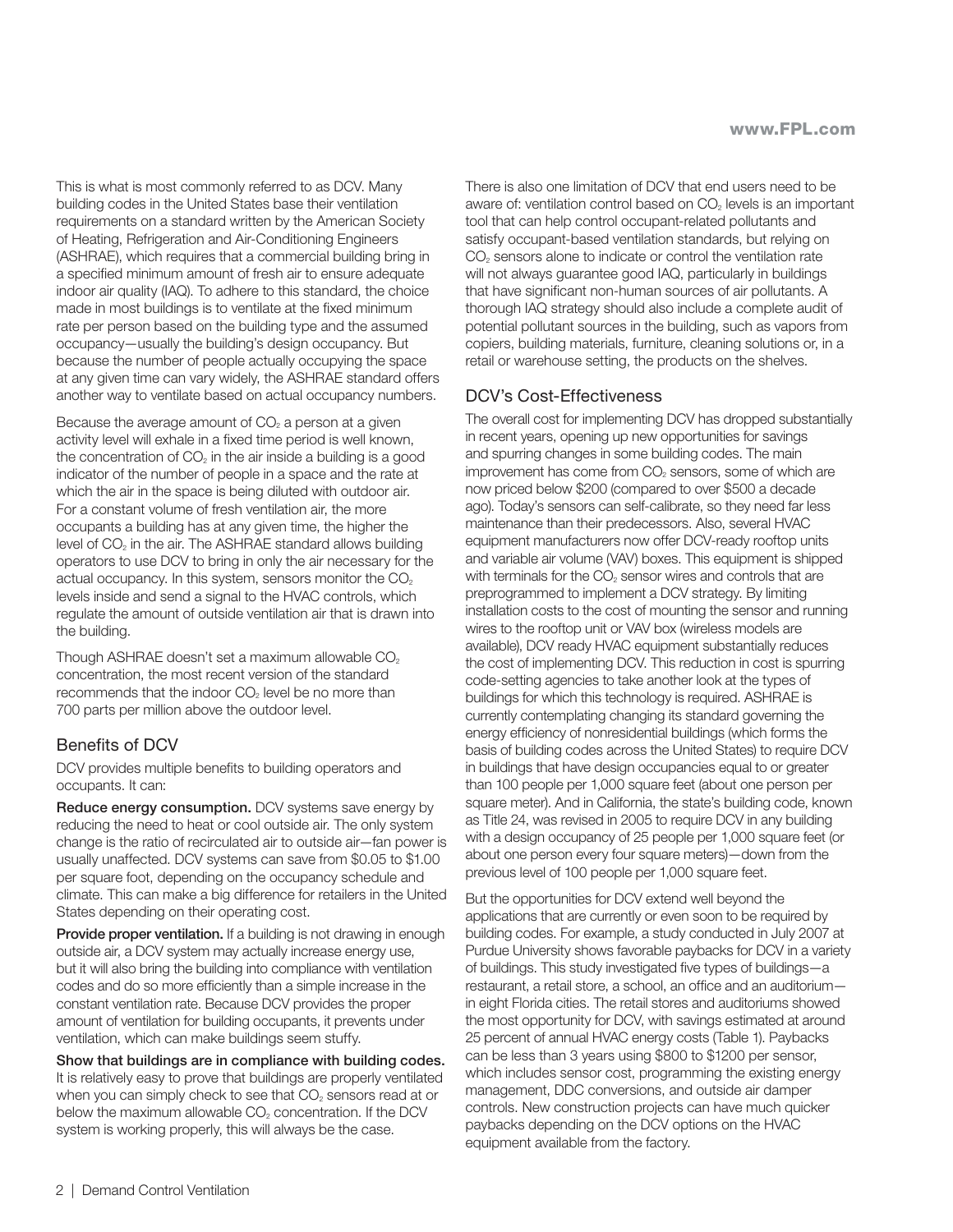## DCV Simulation Tools

Several free computer simulation tools are now available. They allow you to evaluate the cost-effectiveness of DCV for a particular application, helping to reduce the risk and uncertainty of choosing appropriate DCV applications. Some of the simulation tools can be found online at no charge, including the following:

#### AirTest CO2 Ventilation Calculator Tool

https://www.airtest.com/support/sw/AirTestVentCalc.xls

#### AirTest CO2 Energy Analysis Program

http://www.airtest.com/support/ea/SEUS-AirTestEA.xls.zip

#### Honeywell Economizer Savings Estimator Software Download Page

https://customer.honeywell.com/en-US/support/commercial/se/ ese/Pages/default.aspx

### Buildings that are Good Candidates for DCV

In general, buildings that make the best candidates for DCV are distinguished by:

**Highly variable occupancy.** DCV offers the greatest potential for energy savings in buildings with wide or unpredictable swings in occupancy, such as auditoriums, restaurants, bars, cafeterias, theaters, retail stores, classrooms and conference rooms. Buildings with highly variable occupancy and buildings that rarely or never reach design occupancy will likely save more energy than facilities with predictable near-design occupancy, such as office buildings or schools.

#### Moderate to extreme heating or cooling climates. Given

that DCV can reduce the amount of outdoor air brought in, buildings in climates where a lot of energy is required to heat or cool the outdoor air stand to gain the most, while those in climates where little conditioning is required and where economizer operation is common will save less. Facilities with large refrigeration loads, such as supermarkets, will also benefit from the reduced humidity load that the display cases would otherwise have to remove.

Conventional HVAC systems. Buildings that have packaged air-conditioning systems offer opportunities for greater energy savings than facilities using certain other cooling systems, such as evaporative cooling. These other systems use 100 percent outside air during normal operation, which means that ventilation performance cannot be improved. However, these buildings may benefit from the use of DCV in winter, because it will reduce the amount of outside air that must be heated.

Long operating hours. Buildings that are only open for a few hours per day are unlikely to be good candidates for DCV. Those facilities might be better off using timers to shut off ventilation fans during unoccupied hours.

A lot of facilities meet these descriptions, including grocery stores, supermarkets, big-box stores, theaters, lecture halls and other performance spaces, places of worship, sports arenas, restaurants and bars of all types, and department stores. In fact, the majority of commercial facilities that are not now using DCV are at least potential targets for the technology.

|                           | <b>Office</b>  |                |                         | <b>Restaurant</b> |                |                         | <b>Retail store</b> |                |                         | <b>School</b>  |                |                         | Auditorium     |                |                         |
|---------------------------|----------------|----------------|-------------------------|-------------------|----------------|-------------------------|---------------------|----------------|-------------------------|----------------|----------------|-------------------------|----------------|----------------|-------------------------|
| Location                  | Energy<br>(% ) | Demand<br>(% ) | Total<br>savings<br>(%) | Energy<br>(% )    | Demand<br>(% ) | Total<br>savings<br>(%) | Energy<br>(% )      | Demand<br>(% ) | Total<br>savings<br>(%) | Energy<br>(% ) | Demand<br>(% ) | Total<br>savings<br>(%) | Energy<br>(% ) | Demand<br>(% ) | Total<br>savings<br>(%) |
| Daytona                   | 9.4            | 7.5            | 8.6                     | 16.0              | 14.5           | 17.1                    | 20.4                | 25.7           | 23.1                    | 17.3           | 13.9           | 16.2                    | 27.7           | 21.5           | 24.5                    |
| Jacksonville              | 9.7            | 7.9            | 9.0                     | 14.0              | 16.0           | 17.9                    | 19.4                | 27.8           | 24.1                    | 16.4           | 14.0           | 16.4                    | 27.6           | 24.4           | 27.3                    |
| <b>Key West</b>           | 11.8           | 8.4            | 10.2                    | 22.3              | 16.5           | 20.1                    | 27.3                | 25.3           | 26.5                    | 22.7           | 13.0           | 18.5                    | 30.8           | 26.0           | 27.8                    |
| Miami                     | 10.7           | 7.6            | 9.1                     | 19.0              | 16.3           | 18.1                    | 24.5                | 21.5           | 23.3                    | 20.0           | 10.9           | 16.0                    | 29.4           | 22.1           | 24.9                    |
| Orlando                   | 9.8            | 7.2            | 8.5                     | 16.8              | 15.7           | 17.3                    | 21.4                | 25.6           | 23.4                    | 18.4           | 11.5           | 15.4                    | 28.7           | 23.2           | 25.7                    |
| Tallahassee               | 9.2            | 7.5            | 8.7                     | 15.8              | 12.0           | 19.4                    | 19.7                | 22.1           | 22.2                    | 17.7           | 12.0           | 17.0                    | 27.2           | 21.7           | 26.6                    |
| Tampa                     | 10.1           | 7.8            | 9.0                     | 17.1              | 15.9           | 17.9                    | 22.1                | 27.5           | 24.7                    | 18.4           | 12.7           | 16.1                    | 28.9           | 23.4           | 26.1                    |
| <b>West Palm</b><br>Beach | 10.8           | 7.7            | 9.2                     | 18.8              | 16.3           | 18.2                    | 24.4                | 27.8           | 25.8                    | 19.7           | 13.8           | 17.1                    | 20.0           | 22.7           | 25.5                    |

Table 1: Percentage of Annual HVAC Energy Cost Savings from DCV. Although savings will depend heavily on actual occupancy patterns, the relatively larger percentage of savings in auditoriums and retail stores highlights these types of facilities as particularly good candidates for DCV.

© E Source; adapted from Jim Braun, Purdue University

Notes: Energy savings are measured in kilowatt-hours; demand savings are measured in kilowatts; and total savings are measured in dollars. Gas savings are not shown because the savings are extremely low in every case.